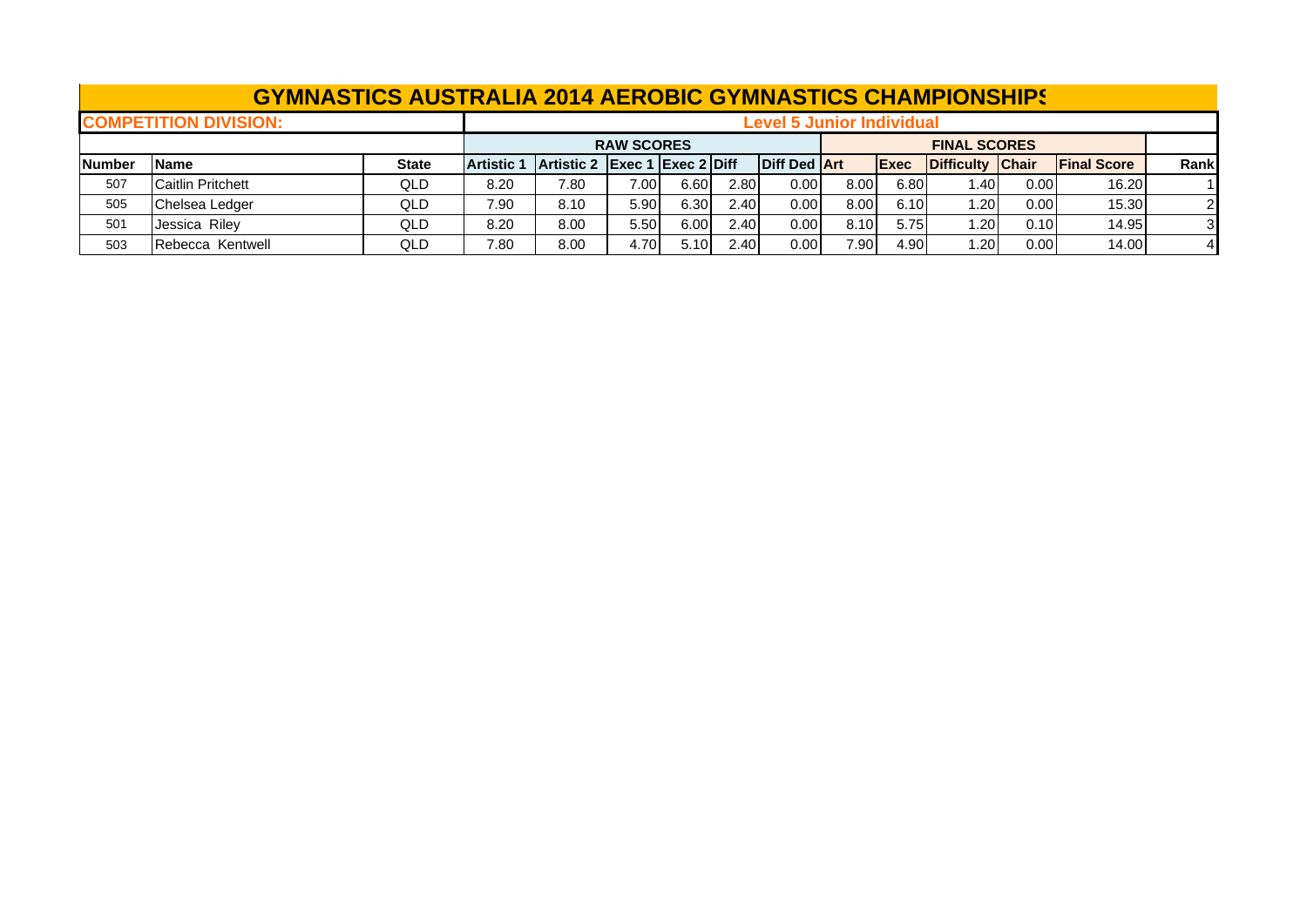## **GYMNASTICS AUSTRALIA 2014 AEROBIC GYMNASTICS CHAMPIONSHIP S**

|               | <b>COMPETITION DIVISION:</b>                     |              | <b>Level 4 Junior Multiple</b> |            |                             |      |                   |                     |      |             |                   |              |                    |                |  |
|---------------|--------------------------------------------------|--------------|--------------------------------|------------|-----------------------------|------|-------------------|---------------------|------|-------------|-------------------|--------------|--------------------|----------------|--|
|               |                                                  |              |                                |            | <b>RAW SCORES</b>           |      |                   |                     |      |             |                   |              |                    |                |  |
| <b>Number</b> | <b>Name</b>                                      | <b>State</b> | <b>Artistic 1</b>              | Artistic 2 | $\left $ Exec 1 Exec 2 Diff |      |                   | <b>Diff Ded Art</b> |      | <b>Exec</b> | <b>Difficulty</b> | <b>Chair</b> | <b>Final Score</b> | Rank           |  |
| 514           | lSarah Park & Annabelle Mitchell                 | QLD          | 8.10                           | 8.30       | 7.50                        | 7.00 | .80               | 0.00                | 8.20 | 7.25        | 0.90              | 0.00         | 16.35              |                |  |
| 506           | Amy Waters, Christie Wang & Nadia Wang           | <b>NSW</b>   | 8.00                           | 7.90       | 7.00                        | 6.80 | . 20              | 0.00                | 7.95 | 6.90        | 0.60              | 0.00         | 15.45              | 2 <sup>1</sup> |  |
| 510           | Abigail Clark & Ruby Richardson                  | VIC.         | 8.30                           | 8.00       | 6.70                        | 6.30 | 1.60 <sub>1</sub> | 0.00                | 8.15 | 6.50        | 0.80              | 0.00         | 15.45              | 2 <sub>l</sub> |  |
| 518           | Maya Ward & Alex Young                           | QLD          | 7.80                           | 8.10       | 7.00                        | 6.70 | 1.50              | 0.00                | 7.95 | 6.85        | 0.75              | 0.20         | 15.35              | 41             |  |
| 502           | Lucy Bowen & Sophie Wormald                      | QLD          | 8.50                           | 8.10       | 6.40                        | 6.00 | .40               | 0.00                | 8.30 | 6.20        | 0.70              | 0.00         | 15.20              | 51             |  |
| 516           | Jessica Casey, Chanse Mathers & Jasmin<br>Salmon | VIC          | 7.90                           | 7.90       | 6.90                        | 6.40 | 1.10              | 0.00                | 7.90 | 6.65        | 0.55              | 0.00         | 15.10              | 61             |  |
| 512           | Daisy Miles & Lily Turton                        | QLD          | 7.70                           | 8.20       | 6.40                        | 6.00 | .20 <sub>1</sub>  | 0.00                | 7.95 | 6.20        | 0.60              | 0.00         | 14.75              | 71             |  |
| 504           | Georgia Hill & Amelie Valguanera                 | VIC.         | 7.30                           | 7.70       | 6.10                        | 6.10 | 1.30              | 0.00                | 7.50 | 6.10        | 0.65              | 0.00         | 14.25              | 81             |  |
| 508           | Libby-Tyme McEvoy & Kia Pope                     | QLD          | 7.40                           | 7.80       | 5.80                        | 5.50 | .20               | 0.00                | 7.60 | 5.65        | 0.60              | 0.00         | 13.85              | 9              |  |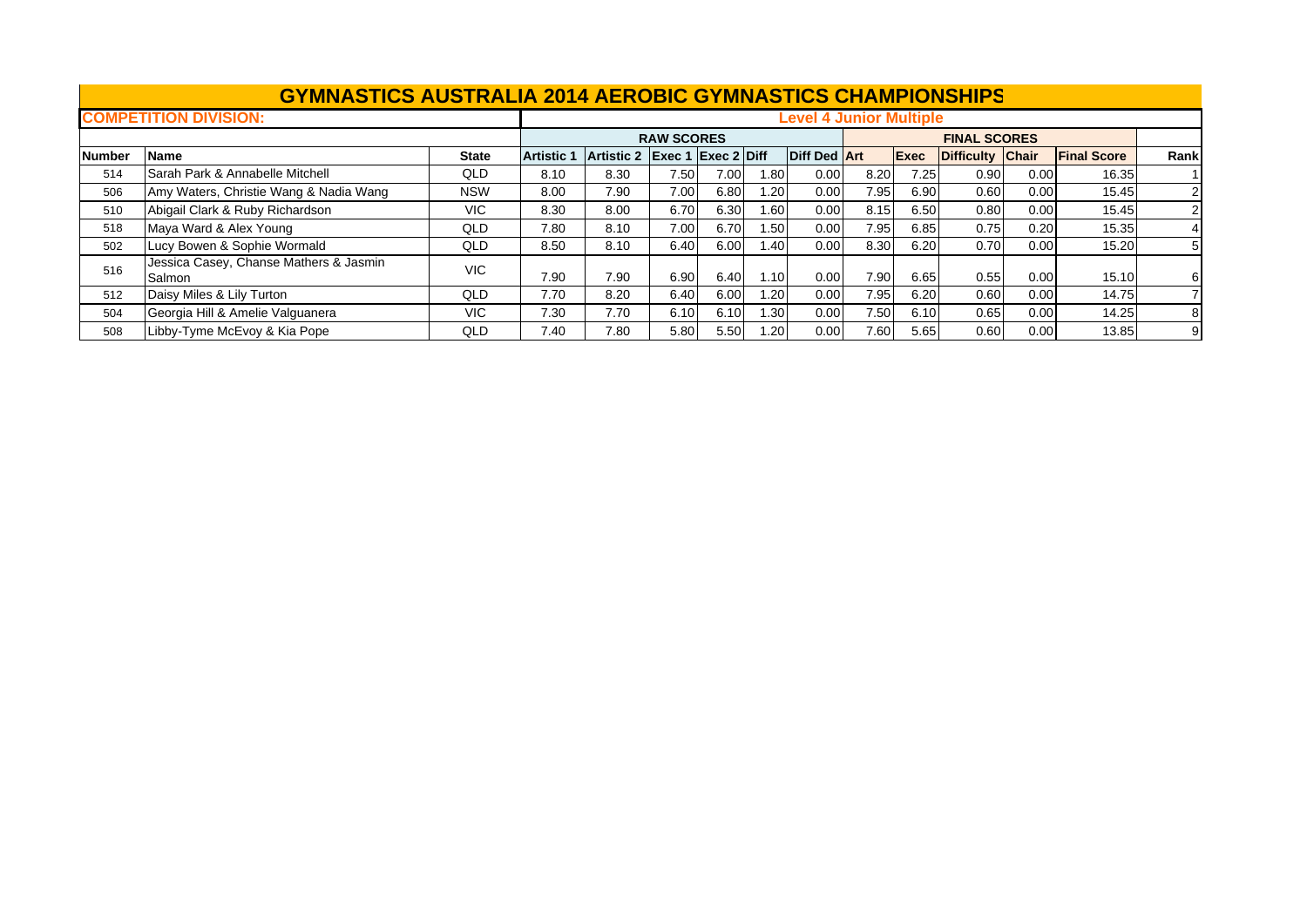|               | <b>GYMNASTICS AUSTRALIA 2014 AEROBIC GYMNASTICS CHAMPIONSHIPS</b> |              |                   |                                          |      |      |      |                     |      |              |                  |      |                     |       |  |
|---------------|-------------------------------------------------------------------|--------------|-------------------|------------------------------------------|------|------|------|---------------------|------|--------------|------------------|------|---------------------|-------|--|
|               | <b>COMPETITION DIVISION:</b>                                      |              |                   | <b>Level 4 Senior Individual</b>         |      |      |      |                     |      |              |                  |      |                     |       |  |
|               |                                                                   |              |                   | <b>RAW SCORES</b><br><b>FINAL SCORES</b> |      |      |      |                     |      |              |                  |      |                     |       |  |
| <b>Number</b> | <b>IName</b>                                                      | <b>State</b> | <b>Artistic 1</b> | Artistic 2 Exec 1 Exec 2 Diff            |      |      |      | <b>Diff Ded Art</b> |      | <b>IExec</b> | Difficulty Chair |      | <b>IFinal Score</b> | Rankl |  |
| 509           | Kate Donovan                                                      | <b>SA</b>    | 8.30              | 8.20                                     | 6.80 | 6.60 | 1.80 | 0.00                | 8.25 | 6.70         | 0.90             | 0.00 | 15.85               |       |  |
| 511           | <b>Audrey Walsh</b>                                               | <b>VIC</b>   | 7.90              | 7.70                                     | 7.10 | 6.70 | 1.40 | 0.00                | 7.80 | 6.90         | 0.70             | 0.00 | 15.40               | 2     |  |
| 513           | Kiara Mercer                                                      | <b>SA</b>    | 8.10              | 8.30                                     | 5.20 | 5.50 | 1.50 | 0.00                | 8.20 | 5.35         | 0.75             | 0.00 | 14.30               | 3     |  |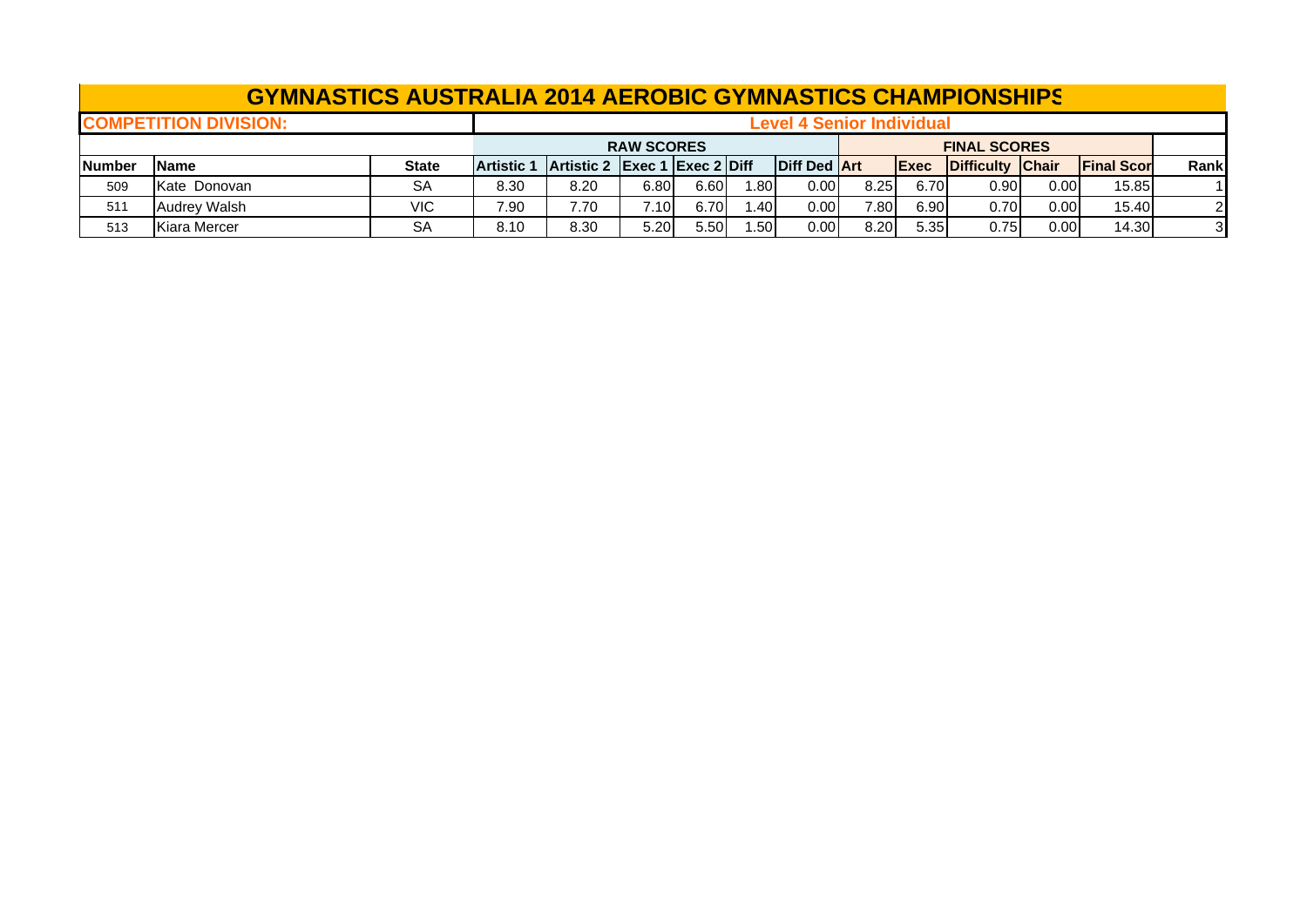|               | <b>GYMNASTICS AUSTRALIA 2014 AEROBIC GYMNASTICS CHAMPIONSHIPS</b> |              |                                      |            |                   |                                                |                  |                     |      |             |                     |      |                    |                |  |
|---------------|-------------------------------------------------------------------|--------------|--------------------------------------|------------|-------------------|------------------------------------------------|------------------|---------------------|------|-------------|---------------------|------|--------------------|----------------|--|
|               | <b>COMPETITION DIVISION:</b>                                      |              | <b>Level 5 Intermediate Multiple</b> |            |                   |                                                |                  |                     |      |             |                     |      |                    |                |  |
|               |                                                                   |              |                                      |            | <b>RAW SCORES</b> |                                                |                  |                     |      |             | <b>FINAL SCORES</b> |      |                    |                |  |
| <b>Number</b> | <b>Name</b>                                                       | <b>State</b> | <b>Artistic 1</b>                    | Artistic 2 |                   | $\left $ Exec 1 $\left $ Exec 2 $\right $ Diff |                  | <b>Diff Ded Art</b> |      | <b>Exec</b> | Difficulty Chair    |      | <b>Final Score</b> | Rank           |  |
| 534           | Sophie Warner & Jasmine Wholton                                   | QLD          | 8.40                                 | 8.00       | 7.10              | 6.70                                           | 2.10             | 0.00                | 8.20 | 6.90        | 1.05                | 0.00 | 16.15              |                |  |
| 520           | Kimberley Geale & Ashlee Flint                                    | QLD          | 7.80                                 | 8.30       | 6.50              | 6.80                                           | 2.20             | 0.00                | 8.05 | 6.65        | 1.10                | 0.00 | 15.80              |                |  |
| 532           | Amelia Fear & Philippa Snodgrass                                  | <b>VIC</b>   | 7.50                                 | 7.80       | 6.80              | 6.90                                           | 2.40             | 0.00                | 7.65 | 6.85        | 1.20                | 0.00 | 15.70              | $\overline{3}$ |  |
| 536           | Maddie Flint & Jaspa Lee MacDonald                                | QLD          | 8.00                                 | 7.80       | 6.50              | 6.00                                           | 2.50             | 0.00                | 7.90 | 6.25        | 1.25                | 0.00 | 15.40              | 4              |  |
| 530           | Libby Hoole & Charlize Leybourne                                  | QLD          | 7.60                                 | 7.80       | 6.30              | 6.70                                           | 2.30             | 0.00                | 7.70 | 6.50        | 1.15                | 0.00 | 15.35              |                |  |
| 528           | Skye DeGouveia & Keira Hajek                                      | <b>NSW</b>   | 7.80                                 | 8.30       | 6.70              | 6.20                                           | .50 <sub>1</sub> | 0.00                | 8.05 | 6.45        | 0.75                | 0.00 | 15.25              | 6              |  |
| 524           | Tayla Linton-Smith & Natasha Pitman                               | QLD          | 8.10                                 | 8.20       | 6.00              | 5.50                                           | 2.00             | 0.00                | 8.15 | 5.75        | 1.00                | 0.00 | 14.90              |                |  |
| 522           | Olivia-Jane Osborne & Rachael Morrison                            | <b>WA</b>    | 8.00                                 | 8.40       | 5.50              | 5.40                                           | 2.50             | 0.00                | 8.20 | 5.45        | 1.25                | 0.20 | 14.70              | 8              |  |
| 526           | Brooke Spencer & Emily Treston                                    | <b>QLD</b>   | 7.70                                 | 7.80       | 5.20              | 5.00                                           | 2.00             | 0.00                | 7.75 | 5.10        | 1.00                | 0.00 | 13.85              |                |  |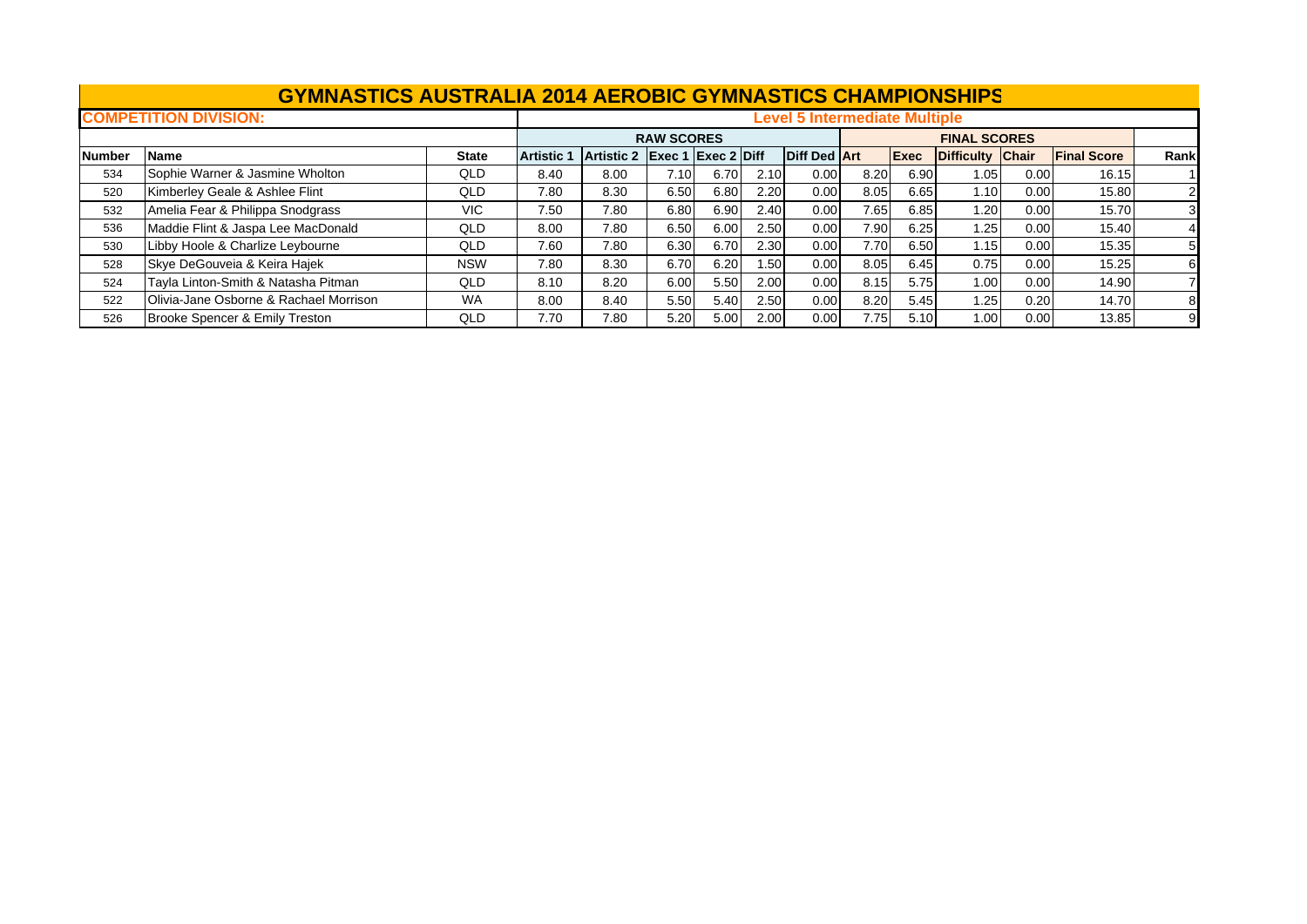|               | <b>GYMNASTICS AUSTRALIA 2014 AEROBIC GYMNASTICS CHAMPIONSHIPS</b> |              |                   |                               |                   |      |      |                                      |      |             |                  |      |                    |                |
|---------------|-------------------------------------------------------------------|--------------|-------------------|-------------------------------|-------------------|------|------|--------------------------------------|------|-------------|------------------|------|--------------------|----------------|
|               | <b>COMPETITION DIVISION:</b>                                      |              |                   |                               |                   |      |      | <b>Level 4 Intermediate Multiple</b> |      |             |                  |      |                    |                |
|               |                                                                   |              |                   |                               | <b>RAW SCORES</b> |      |      |                                      |      |             |                  |      |                    |                |
| <b>Number</b> | <b>Name</b>                                                       | <b>State</b> | <b>Artistic 1</b> | Artistic 2 Exec 1 Exec 2 Diff |                   |      |      | Diff Ded Art                         |      | <b>Exec</b> | Difficulty Chair |      | <b>Final Score</b> | Rank           |
| 519           | Gemma Morris & Ghielaina Waigh                                    | QLD          | 8.50              | 8.20                          | 6.40              | 6.90 | 1.80 | 0.00                                 | 8.35 | 6.65        | 0.90             | 0.00 | 15.90              |                |
| 529           | Sophie Clare Jeffery & Gemma Wise                                 | <b>VIC</b>   | 7.90              | 8.30                          | 6.90              | 7.00 | 1.20 | 0.00                                 | 8.10 | 6.95        | 0.60             | 0.00 | 15.65              |                |
| 525           | Claire Cheesman & Tess Palamara                                   | VIC.         | 8.30              | 8.20                          | 6.50              | 6.50 | 1.50 | 0.00                                 | 8.25 | 6.50        | 0.75             | 0.00 | 15.50              | 3              |
| 515           | Tyra Grimwade, Nicola Poli & Ellie Wyatt                          | QLD          | 8.10              | 8.20                          | 6.80              | 6.50 | 1.00 | 0.00                                 | 8.15 | 6.65        | 0.50             | 0.00 | 15.30              | $\overline{4}$ |
| 521           | Lucy Carozza, Sammi Knott & Emma Lavin                            | QLD          | 8.20              | 8.40                          | 6.20              | 5.80 | 1.40 | 0.00                                 | 8.30 | 6.00        | 0.70             | 0.00 | 15.00              | 5              |
| 523           | Evie Giles & Courtney Larwood                                     | <b>SA</b>    | 8.40              | 8.50                          | 5.70              | 6.20 | 1.10 | 0.00                                 | 8.45 | 5.95        | 0.55             | 0.00 | 14.95              |                |
| 527           | Caitlin Vincetic & Kara Vincetic                                  | <b>NSW</b>   | 7.80              | 8.20                          | 6.30              | 6.40 | 1.20 | 0.00                                 | 8.00 | 6.35        | 0.60             | 0.00 | 14.95              |                |
| 531           | Jess Gurnett-Duffus & Isabelle Holder                             | QLD          | 7.70              | 8.10                          | 5.60              | 5.80 | 1.40 | 0.00                                 | 7.90 | 5.70        | 0.70             | 0.00 | 14.30              | 8              |
| 517           | Simmone Sequeira & Yollanda Marimo                                | <b>NSW</b>   | 7.80              | 8.00                          | 5.30              | 5.60 | 1.40 | 0.00                                 | 7.90 | 5.45        | 0.70             | 0.00 | 14.05              |                |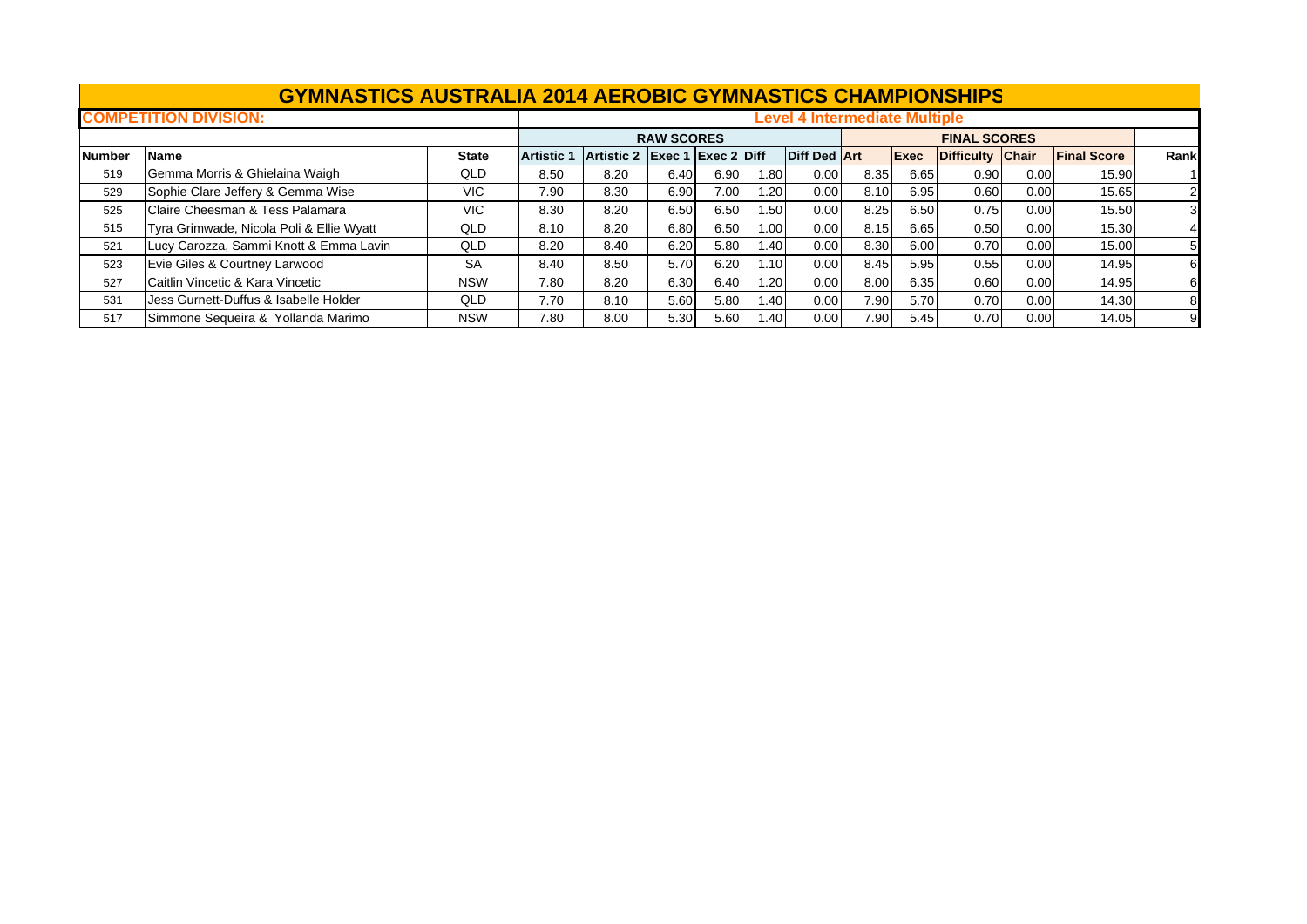## **GYMNASTICS AUSTRALIA 2014 AEROBIC GYMNASTICS CHAMPIONSHIP S**

|              | DIV                           |                   |            |                               |      |      |                  |              |                     |      |                   |      |                    |       |
|--------------|-------------------------------|-------------------|------------|-------------------------------|------|------|------------------|--------------|---------------------|------|-------------------|------|--------------------|-------|
|              |                               | <b>RAW SCORES</b> |            |                               |      |      |                  |              | <b>FINAL SCORES</b> |      |                   |      |                    |       |
| <b>Numbe</b> | Name                          | <b>State</b>      | Artistic 1 | Artistic 2 Exec 1 Exec 2 Diff |      |      |                  | Diff Ded Art |                     | Exec | Difficulty Chair  |      | <b>Final Score</b> | Rankl |
| 538          | IZoe Underwood & Emma Brennan | <b>SA</b>         | 7.80       | 7.80                          | 6.30 | 6.80 | .80 <sub>1</sub> | 0.00         | 7.80                | 6.55 | 0.90 <sub>1</sub> | 0.00 | 15.25              |       |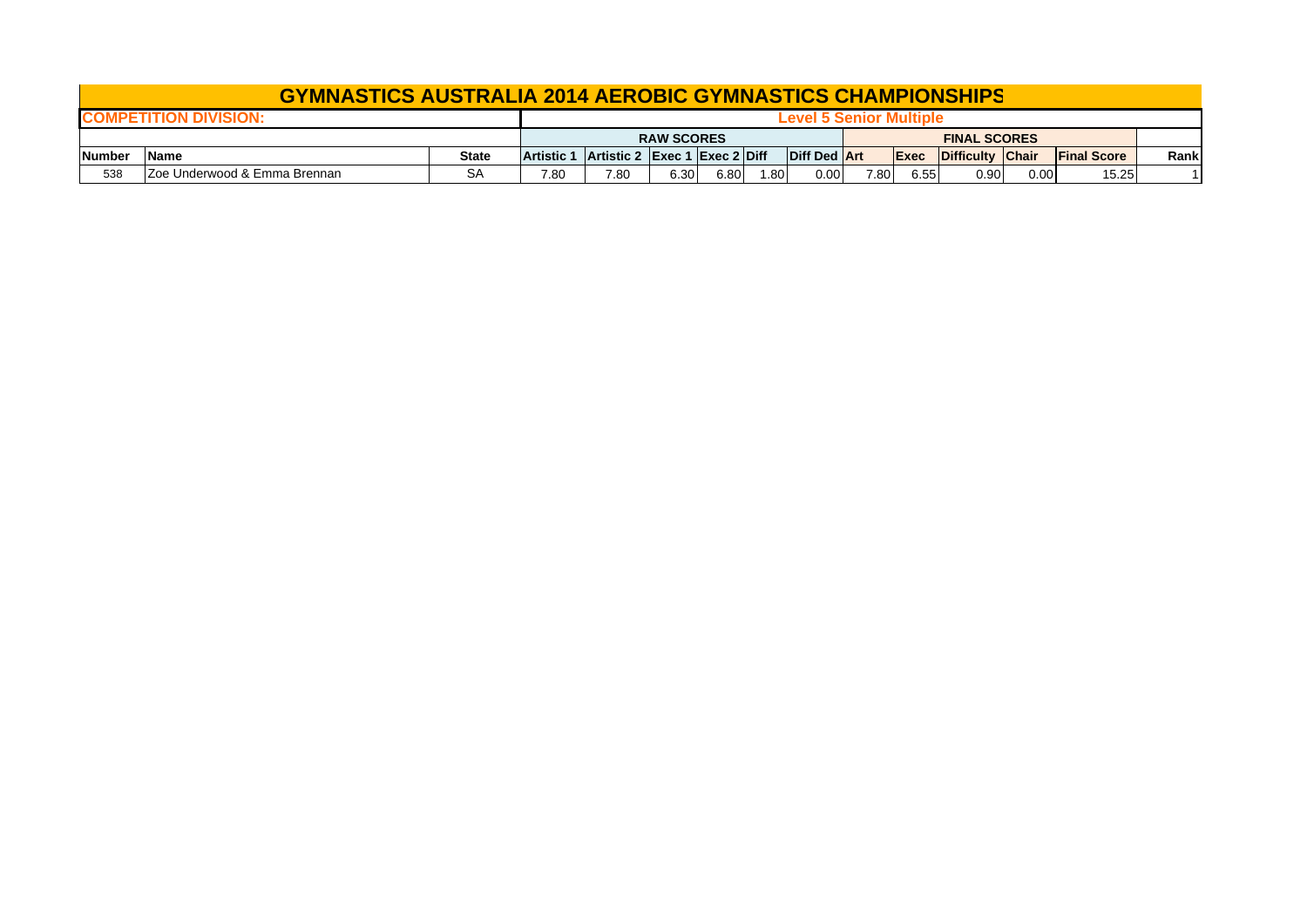|               | <b>COMPETITION DIVISION:</b>         |              |                   | <b>Level 3 Junior Multiple</b> |                   |      |      |                     |      |             |                     |      |                    |      |  |
|---------------|--------------------------------------|--------------|-------------------|--------------------------------|-------------------|------|------|---------------------|------|-------------|---------------------|------|--------------------|------|--|
|               |                                      |              |                   |                                | <b>RAW SCORES</b> |      |      |                     |      |             | <b>FINAL SCORES</b> |      |                    |      |  |
| <b>Number</b> | <b>Name</b>                          | <b>State</b> | <b>Artistic 1</b> | Artistic 2 Exec 1 Exec 2 Diff  |                   |      |      | <b>Diff Ded Art</b> |      | <b>Exec</b> | Difficulty Chair    |      | <b>Final Score</b> | Rank |  |
| 539           | Jasmin Simon, Samantha Gibson        | <b>QLD</b>   | 8.00              | 8.00                           | 6.20              | 5.90 | 0.70 | 0.00                | 8.00 | 6.05        | 0.35                | 0.00 | 14.40              |      |  |
| 535           | Lara Sorrenson, Laura Russell        | QLD          | 8.20              | 7.90                           | 5.70              | 6.20 | 0.60 | 0.00                | 8.05 | 5.95        | 0.30                | 0.00 | 14.30              |      |  |
| 537           | Emily Anderson & Isabelle De Freitas | <b>NSW</b>   | 7.80              | 8.30                           | 5.60              | 6.10 | 0.70 | 0.00                | 8.05 | 5.85        | 0.35                | 0.00 | 14.25              |      |  |
| 543           | Olivia Mitchell, Emilee Glover       | <b>QLD</b>   | 7.70              | 7.90                           | 5.80              | 6.20 | 0.50 | 0.00                | 7.80 | 6.00        | 0.25                | 0.00 | 14.05              |      |  |
| 533           | Kameron Brooks & Ali Cronk           | VIC.         | 7.70              | 8.00                           | 5.30              | 5.70 | 0.90 | 0.00                | 7.85 | 5.50        | 0.45                | 0.00 | 13.80              |      |  |
| 541           | Isobel Smith, Alice Di Betta         | QLD          | 7.70              | 7.70                           | 5.30              | 5.40 | 0.70 | 0.00                | 7.70 | 5.35        | 0.35                | 0.00 | 13.40              |      |  |